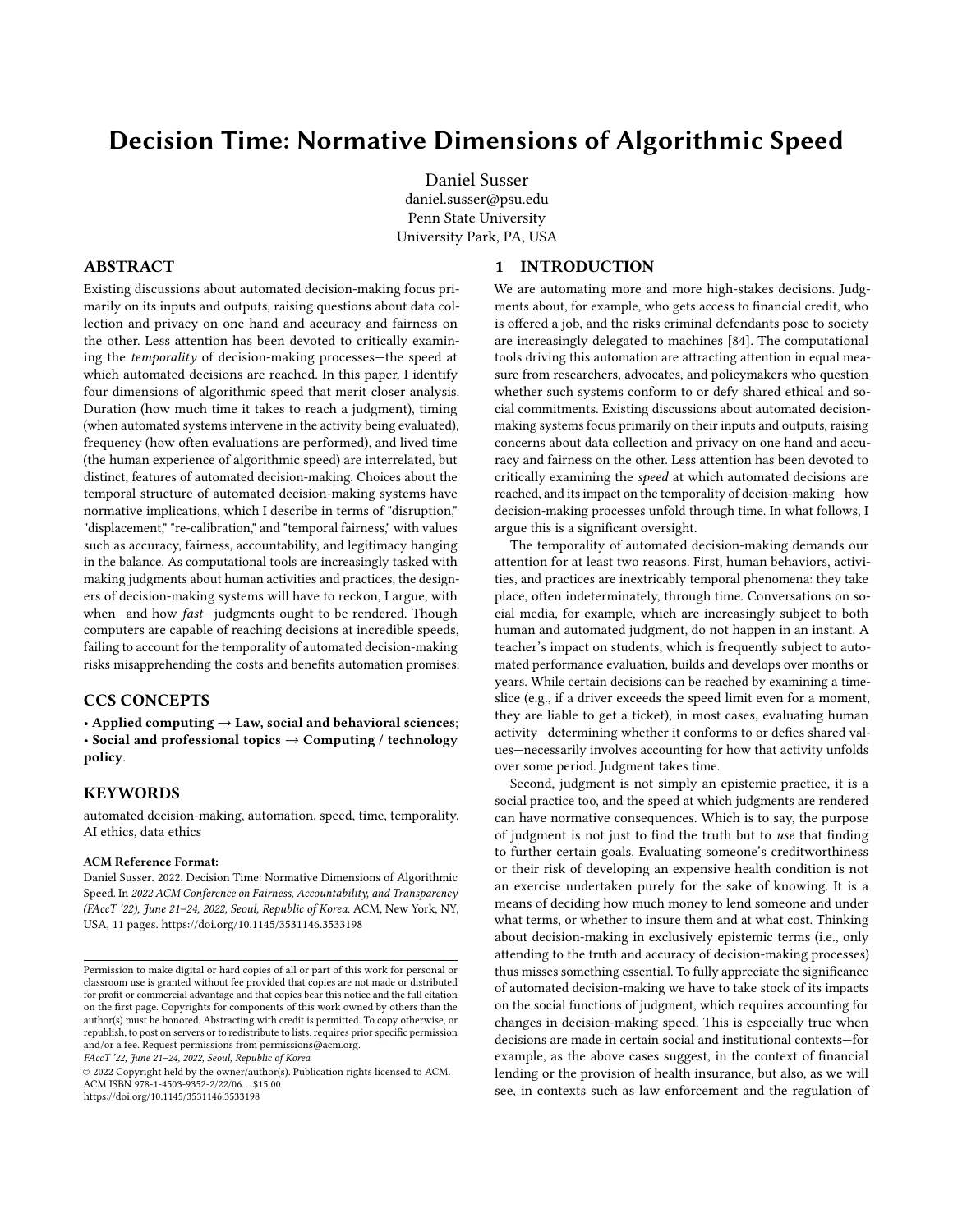public speech—where questions about how judgments are rendered and how interventions are made on the basis of those judgments have special normative significance. We expect decision-makers to be deliberate, impartial, and accountable, and their judgments to be transparent, accurate, and fair. Speeding up decision-making processes can change whether and how they live up to these values.

The literature on fairness in artificial intelligence and machine learning reflects a growing awareness that merely focusing on the statistical distributions of decision-making outcomes is insufficient, either for ensuring that digital technologies don't exacerbate existing systems of marginalization and oppression, or (especially) for developing technologies that actively advance social justice. In this vein, recent work has called for closer attention to what is bracketed by certain fundamental computational abstractions [\[72\]](#page-10-2), pointed to distinctions between procedural and substantive conceptions of fairness [\[6,](#page-9-0) [31\]](#page-9-1), and emphasized, more generally, the limits of bias-oriented antidiscrimination frameworks [\[40\]](#page-10-3). Likewise, the discussion that follows aims to widen the lens of technology ethics and policy research, drawing attention to a feature of automation that has been relatively neglected—its temporality—but which, I argue, has important implications for the field.

We are more used to thinking spatially than temporally—e.g., via metaphors of space—so identifying and wrestling with questions of time and temporality can be difficult. For the sake of clarity, I distinguish effects of algorithmic speed along four dimensions—duration, timing, frequency, and lived time—and I discuss the normative implications of these changes. It is important to emphasize, however, that these are analytical distinctions, drawn in order to make the problems I want to raise easier to grasp. $^1$  $^1$  In reality, duration, timing, frequency, and the lived experience of time are deeply intertwined. Timing (when something happens) is often a function of its duration (how long it takes), and the shorter the duration of the process, the more frequently it can occur in the same amount of time. Of course, we experience all of this, so adjusting any of these variables changes those experiences.

Furthermore, the schema I put forward is not intended to be comprehensive. There are other temporal dimensions of automation that deserve careful attention and analysis. My aim in what follows is to demonstrate the importance of time and temporality for broader conversations about the ethics and politics of automated decision-making, and to encourage further exploration in this space.

Having described various impacts of algorithmic speed on the temporalities of socially significant decision-making processes, I explore some normative consequences of these changes. Here again, I draw analytical distinctions, highlighting normative dynamics that are, in actuality, closely interrelated. And here too my argument is not exhaustive. There are, I am sure, other social, ethical, and political issues related to algorithmic speed that deserve our attention. In this paper, I describe four: (1) normative disruption—replacing pre-existing temporal norms with new norms; (2) re-calibration—changing the balance of normative trade-offs or the relative weights assigned to competing values; (3) displacement—shifting costs from one part of the decision-making process to another; and (4) temporal fairness—how the risks and benefits of

automated decision-making are distributed across decision-making subjects.

Finally, to be clear, I am not arguing that speed is bad—at least not always. Rather, my aims are (1) to dislodge the assumption that speed and efficiency are value-neutral, or that they are axiomatically good (an unstated premise in many discussions about technology and an official mantra in Silicon Valley, where there is a cultural imperative to "move fast and break things"), and (2) to offer conceptual tools for understanding the normative implications of speeding up important decision-making processes. This project thus joins with related calls for more "friction" [\[20\]](#page-9-2) and "seamfulness" [\[12\]](#page-9-3) in user interface design, consideration of "desirable inefficiencies" [\[63\]](#page-10-4), and other critical technology scholarship challenging the notion that faster, smoother, more efficient technologies necessarily serve individual and collective ends.<sup>[2](#page-1-1)</sup>

## 2 NORMATIVE TIME

Algorithms save time; this is a chief source of their appeal. But using computational tools to speed up (or slow down) certain decisions is not a "neutral" adjustment without further implications. Theorists across many disciplines, including historians, philosophers, social and political theorists, have explored the idea that time and temporality can be normative. Which is to say, how activities unfold through time—how slowly or quickly, at what intervals, and so on is value-laden. Space permits only a brief and selective overview of some of those accounts here, but such a gloss will set the stage for the discussion that follows.

Philosophers have long raised questions about the nature of time and its significance for human experience, from the distinction in ancient Western philosophy between chronos (roughly, objective time) and kairos (temporal context) [\[74\]](#page-10-5) to Kant's theory of space and time as "pure forms of intuition" [\[33\]](#page-9-4) to Marx's theory of value as a function of "socially necessary labor time" [\[16\]](#page-9-5). In the 19th and early 20th centuries, especially among philosophers in the European Continental tradition, time and temporality became more central—for example, in Henri Bergson's response to Kant in Time and Free Will [\[4\]](#page-9-6), Martin Heidegger's metaphysics and theory of meaning in Being and Time [\[36\]](#page-9-7), and Edmund Husserl's phenomenological investigation of time consciousness [\[44\]](#page-10-6).

That we live in an "accelerating" society is an idea familiar from late twentieth century history and social theory. Harmut Rosa gives this idea its clearest expression, arguing that "social acceleration" has three components: "Technological acceleration" is the speeding up of communication, transportation, and production (including the production of new technologies themselves) [\[68\]](#page-10-7). The "acceleration of social change" points to transformations in the way people live their lives. As Rosa writes, "attitudes and values as well as fashions and lifestyles, social relations and obligations as well as groups, classes, or milieus, social languages as well as forms of practice and habits are said to change at ever increasing rates" [\[68,](#page-10-7) p. 7]. And finally, "the pace of life" is accelerating. Not only is the way we live

<span id="page-1-0"></span><sup>&</sup>lt;sup>1</sup> Already, I've reverted to spatial metaphors.

<span id="page-1-1"></span> $^2\rm{While}$  "speed" and "efficiency" are conceptually distinct, I generally use the two terms in tandem. In computing, efficiency is often defined as faster processing with fewer resources: famously "Moore's Law" predicted that processor speed would steadily increase over time as transistors got physically smaller. And, as Ohm and Frankle argue, imposing in-efficiency generally means designing "speed bumps" into software or hardware systems—i.e., making them slower [\[63\]](#page-10-4).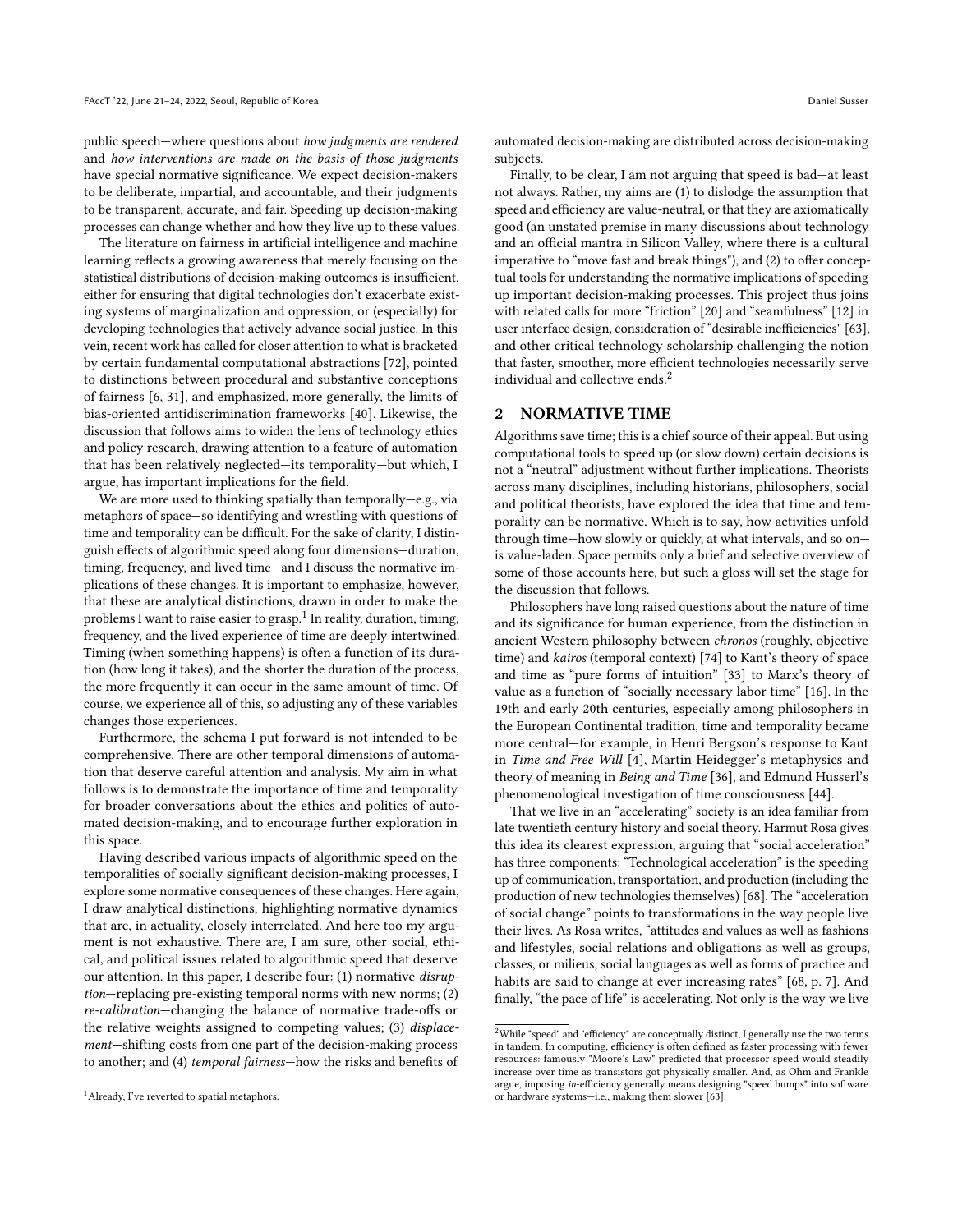changing at a fast clip, but it is changing into a faster way of living. Our days are more harried. We literally do more and more—engage in a greater number of activities—in the same periods of time [\[68,](#page-10-7) pp. 9-10].

These changes matter. According to Rosa, social acceleration has led to the "disintegration" of both individual personality and political organization. Given the frenzy of contemporary life, it is difficult for individuals to orient themselves around "time-resistant priorities," with many people reporting feeling "directionless" as a result [\[68,](#page-10-7) p. 20]. Analogously, governments are confronted with more decisions to make and less time in which to make them, challenging their capacity to enact the "deliberate and democratic political shaping of our society and form of life" [\[68,](#page-10-7) p. 24].

More specifically, William Scheuerman argues that social acceleration destabilizes specific liberal democratic political norms. Most importantly, it throws off-balance the separation of powers between the legislative, executive, and judicial functions of government. Traditionally, the legislative branch was meant to be slow, deliberative, and future-oriented, creating stable, long-lasting laws that enable individuals to organize their lives and groups to coordinate [\[71,](#page-10-8) pp. 29-30]. By contrast, there is an "intellectual association of the executive with dispatch" [\[71,](#page-10-8) p. xvii]. As the world becomes faster, Scheuerman argues, we become more presentist—concerned less with planning for the future than with managing the moment. Since that is understood to be the executive's strength, power gravitates toward it from the other branches of government.

Recently, Elizabeth Cohen has rendered "the political value of time" more concrete. Time is an "inextricable part of political foundation" [\[15,](#page-9-8) p. 6], she argues, because it is "one of the most precious and finite resources required for the accomplishment of human purposes" [\[15,](#page-9-8) p. 1]—rights and liberties are not of much value if we don't have time to use them. Moreover, states use temporal boundaries to structure democratic processes and to condition access to rights, goods, and opportunities: Holding elections at regular intervals gives citizens influence over the direction of government and serves as an imprimatur of democratic consent. Statutes of limitation condition punishment of criminals and redress for victims of crime. Mandatory waiting periods structure access to legally protected rights, such as abortion. For these reasons and others, Cohen argues, how the state treats people's time and how political processes are temporally structured are central to social justice  $[15]$ .

The relationship between time and technology (beyond the fact that technology is an engine of acceleration) is explored in sociology and science and technology studies.<sup>[3](#page-2-0)</sup> Paul Virilio's "dromology," or theory of speed, is a common point of departure. For Virilio, speed is an instrument of power [\[46,](#page-10-9) [81\]](#page-10-10). Robert Hassan focuses specifically on information and communication technologies (ICTs), and on the "network time" we are forced, by our reliance on ICTs, to inhabit [\[34\]](#page-9-9). Judy Wajcman resists that kind of determinism in her investigation of the "time-pressure paradox"— the tension between people's reported experiences of time poverty and the fact that, on average, we have more leisure time than ever—insisting that speed is just as much a social imperative we design into our technologies as it is a value they impose on us [\[82\]](#page-10-11). Donald Mackenzie explores

the financial sector's construction of ever faster communications technologies to facilitate high-frequency trading, illustrating the sociomaterial conditions of digital speed [\[59\]](#page-10-13). And Steven Jackson urges a temporal re-orientation in critical technology scholarship, away from the high speed of "cutting-edge" innovation, toward the slow, enduring work of building and maintaining technological infrastructure [\[45\]](#page-10-14).

Several themes from this expansive literature are instructive for present purposes and will shape the discussion that follows. First, temporality can be normative: many human behaviors and practices are guided by norms that determine how fast or slow they should happen, at what intervals, and so on, and changing those norms has social, ethical, and political consequences. Second, digital technologies tend to speed things up—indeed, the speed and efficiency of digital technologies are often their main selling points—and accelerating social practices can mean changing the temporal norms that govern them. Third, acceleration is not inevitable. We control, to a large extent, the temporal effects of our technologies, and we can decide when speed is and isn't desirable. Fourth, these issues are essential to the pursuit of just technology.

Given the individual, social, and political significance of time, and the manifest impacts of digital technologies on how we live and experience time, one might expect questions about time and digital automation to feature prominently in discussions about technology ethics and policy. Yet such questions have attracted surprisingly little attention.<sup>[4](#page-2-1)</sup> One important strand of scholarship approaches temporal questions obliquely, exploring how predictive systems trained on data that reflects historical injustices can, over time, "compound" them [\[27,](#page-9-11) [37,](#page-9-12) [38\]](#page-10-15). More relevant for the present discussion, critics and scholars have described the temporal effects of automation in certain specific domains, such as law enforcement. Some have argued, for example, that the use of predictive analytics by police embeds in police practice a pre-emptive logic that is incompatible with human agency and politics [\[2\]](#page-9-13), that this logic exemplifies a dangerous, "paranoid style" of governmentality [\[73\]](#page-10-16), and that it fails to treat the people policed as full moral subjects [\[77\]](#page-10-17).

These discussions are fruitful and I build on their insights, but they are relatively abstract. I want to shed light on the specific effects of algorithmic speed—its concrete forms and characteristics—and their normative implications. What follows thus complements these other projects, framing questions about time and automation, and providing conceptual tools for analyzing them, that are, I hope, especially relevant to practical debates about technology governance.

# 3 TEMPORALITIES OF AUTOMATED DECISION-MAKING

#### 3.1 Duration

Whether a human or machine is at the helm, reaching a decision takes time. How much time—the duration of decision-making processes—is, in part, a function of the quantity of inputs and the capacity of decision-makers to process them. Capable of churning through huge amounts of information in a small amount of

<span id="page-2-0"></span><sup>&</sup>lt;sup>3</sup> Some interesting examples can be found in [\[35\]](#page-9-10) and [\[83\]](#page-10-12).

<span id="page-2-1"></span><sup>4</sup>An important, if brief, exception was the "Speed Conference" held at Cornell Tech's Digital Life Initiative in 2018:<https://www.dli.tech.cornell.edu/speed>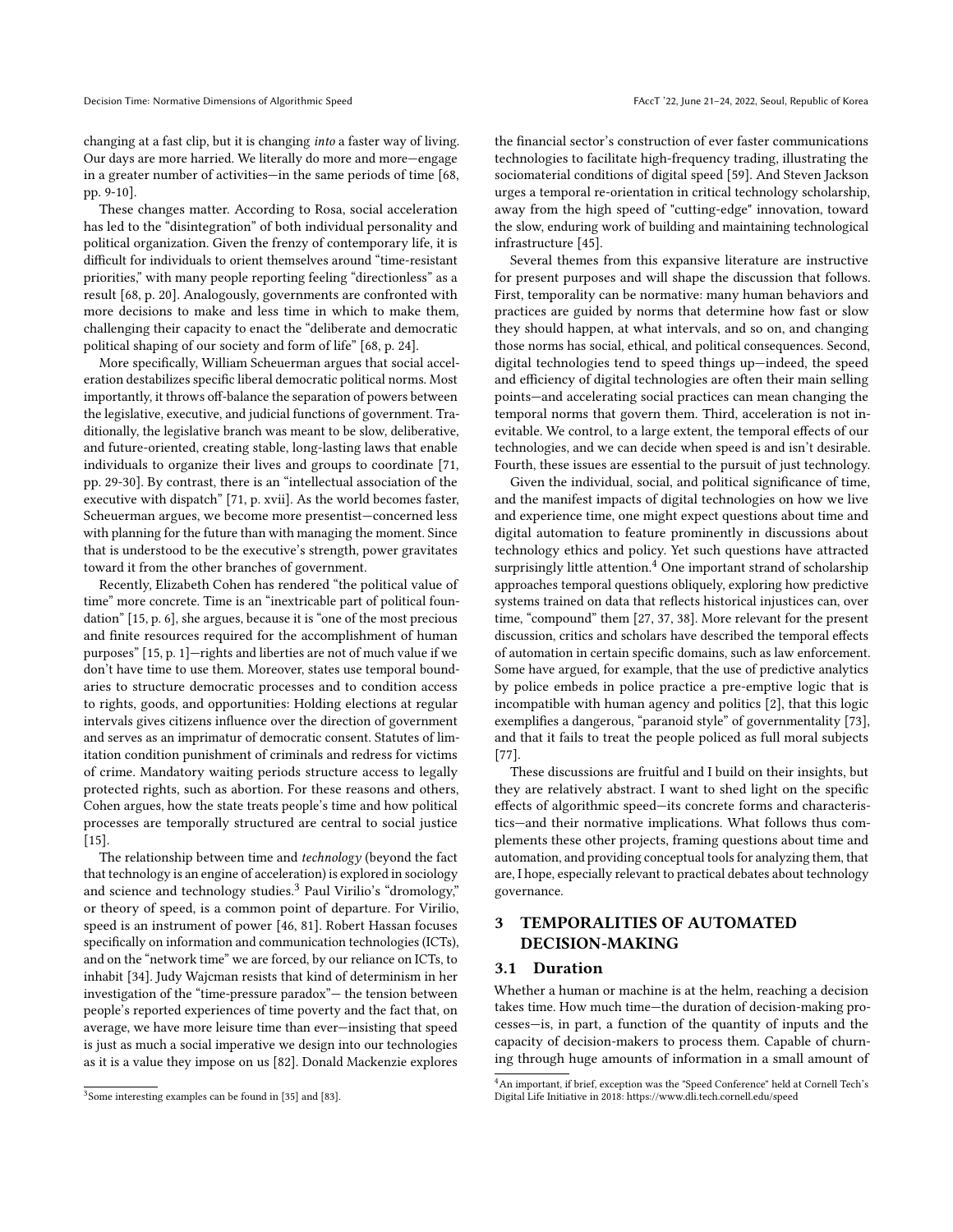time, computers can dramatically reduce the duration of decisionmaking, relative to the manual processes they replace. For example, the infamous COMPAS risk assessment algorithm, which takes as inputs responses to a long, written survey, is able to output a risk score instantly [\[3\]](#page-9-14). The decision-making process is shorter in duration than it would be if a human had to review all of the same information. It takes less time.

What is often ignored, however, is that the objects of judgment—the things being evaluated—are often behaviors or practices that have their own durations. Human activity unfolds over time, and judgments rendered too quickly can misapprehend it.

Consider the case of automated content moderation, much discussed in the literature on automated decision-making [See, e.g., [7,](#page-9-15) [10,](#page-9-16) [17,](#page-9-17) [30,](#page-9-18) [51,](#page-10-18) [67\]](#page-10-19). Algorithms that detect individual words or phrases are easy to create, and advanced techniques in natural language processing (NLP) can classify the general sentiments expressed in a text with some accuracy [\[85\]](#page-10-20). But a variety of technical challenges stand in the way of developing computational tools that can perform the kind of sophisticated interpretive tasks content moderation demands, such as distinguishing between extreme and extremist speech or hateful and hate speech. Machine learning algorithms, which power content moderation systems, require huge amounts of human-labeled training data, and training data is needed in each language the systems will encounter; they need clearly defined definitions of problematic content, often elusive in areas of social policy where considerable disagreement exists about norms; and they are domain-specific, meaning models trained to detect hate speech can't also detect extremist content [\[25\]](#page-9-19).

Future advances in NLP may solve some of these problems.<sup>[5](#page-3-0)</sup> However, automated content moderation faces non-technical challenges too, including problems of temporal duration. Not only are the scale and pace of content creation difficult to manage [\[30\]](#page-9-18), speech is deeply contextual, and the context needed to interpret and understand particular utterances often takes time to emerge; thus, the information needed to normatively evaluate speech might not exist at the time of decision. What might appear abusive at time  $t_1$ could turn out to be slang, satire, or jest between friends. Consider slurs that have been reclaimed by their targets, such as affirming uses of the term "queer" by many in LGBTQ+ communities [\[58\]](#page-10-21). A message reading "What a queer!" carries a different connotation when exchanged between two queer-identified people than it does when exchanged between straight people. And having access to information about the interlocutors may be insufficient to evaluate the exchange (perhaps one is gay but not out publicly). In many cases, the missing ingredient will be time—further discussion that situates the utterance in a larger discourse.

As another example, imagine a tweet that reads, "You bastard! I'm gonna kill you!!" On the face of it, that looks bad. But later posts might reveal that the recipient of the message is a friend of the sender who lured him to a surprise party. Of course, more time will not always solve the problem. When interlocutors know each other they can implicitly interpret speech through background assumptions (e.g., "My friend would not speak to me in an abusive way"). In such cases the necessary context might never be made explicit.

But in many cases the context will arrive, once the conversation has had time to unfold. The fairness and accuracy of automated content moderation systems can depend, then, on how much time they allow before rendering judgment. When designing such systems, one may need to consider trade-offs between speed and efficiency, on one hand, and accuracy and fairness, on the other.

Indeed, the problem is even more complicated than that. Conversations are not just contextual, they are indeterminate—the direction a conversation will take is unknowable in advance.<sup>[6](#page-3-1)</sup> What begins as casual banter sometimes turns serious. Disagreement may lead to consensus. Acrimony can resolve into appreciation. Content moderation systems miss this when they fail to take the duration of conversations into account. A rush to judgment might thwart it entirely, ending a conversation before it has time to reach resolution, foreclosing the good that dialogue can bring. Beyond unfairness and inaccuracy, inattention to duration can thus lead to a kind of irreparable interpersonal and social harm, depriving people of the opportunity for transformation and reconciliation. To be sure, protecting people from extremism, hatred, and abuse is a worthy goal, and efforts to automate content moderation in order to facilitate such protections at scale are laudable. But such systems are likely to remain imperfect, more so if they neglect issues of temporal duration. The costs described above must therefore be weighed against the benefits such imperfect systems promise.

## 3.2 Timing

Questions about the duration of automated decision-making are interrelated with, but distinct from, questions about its timing. When should judgment be rendered? As the content moderation example in the previous section illustrated, decisions about when to judge—and when to intervene—can (implicitly or explicitly) involve important trade-offs. This question admits of a great deal of nuance and specificity, as modern technology allows for decisionmaking to be very precisely timed. When the question has figured in previous discussions about digital technologies and automated decision-making, however, it has generally been framed in binary terms: should judgment and intervention be rendered ex ante or ex post, before or after the fact? Which is to say, should decisionmaking systems try to prevent undesirable behavior or should they wait and sanction it afterward?

Examples of ex ante enforcement strategies abound. Rather than punishing people for entering rooms they are not permitted in, we lock the door. Instead of waiting for firearms to be illegally discharged, we find and confiscate them using metal detectors and body scanners. Urban planners and security experts refer to this kind of preemptive strategy as "target hardening"—to minimize crime, advocates argue, construct the built environment in ways that make committing crime as difficult as possible.[7](#page-3-2)

<span id="page-3-0"></span><sup>&</sup>lt;sup>5</sup>New software used by intelligence agencies to detect online disinformation may signal some progress [\[52\]](#page-10-22).

<span id="page-3-1"></span><sup>&</sup>lt;sup>6</sup>See, e.g., Hans-Georg Gadamer's Truth and Method: "We say that we 'conduct' a conversation, but the more genuine a conversation is, the less its conduct lies within the will of either partner. Thus a genuine conversation is never the one that we wanted to conduct. Rather, it is generally more correct to say that we fall into conversation, or even that we become involved in it. The way one word follows another, with the conversation taking its own twists and reaching its own conclusions, may well be conducted in some way, but the partners conversing are far less the leaders of it than the led" [\[29,](#page-9-20) p. 385].

<span id="page-3-2"></span><sup>7</sup>Cozens and Love describe target hardening as one of seven principles of "Crime Prevention through Environmental Design (CPTED)" [\[21\]](#page-9-21).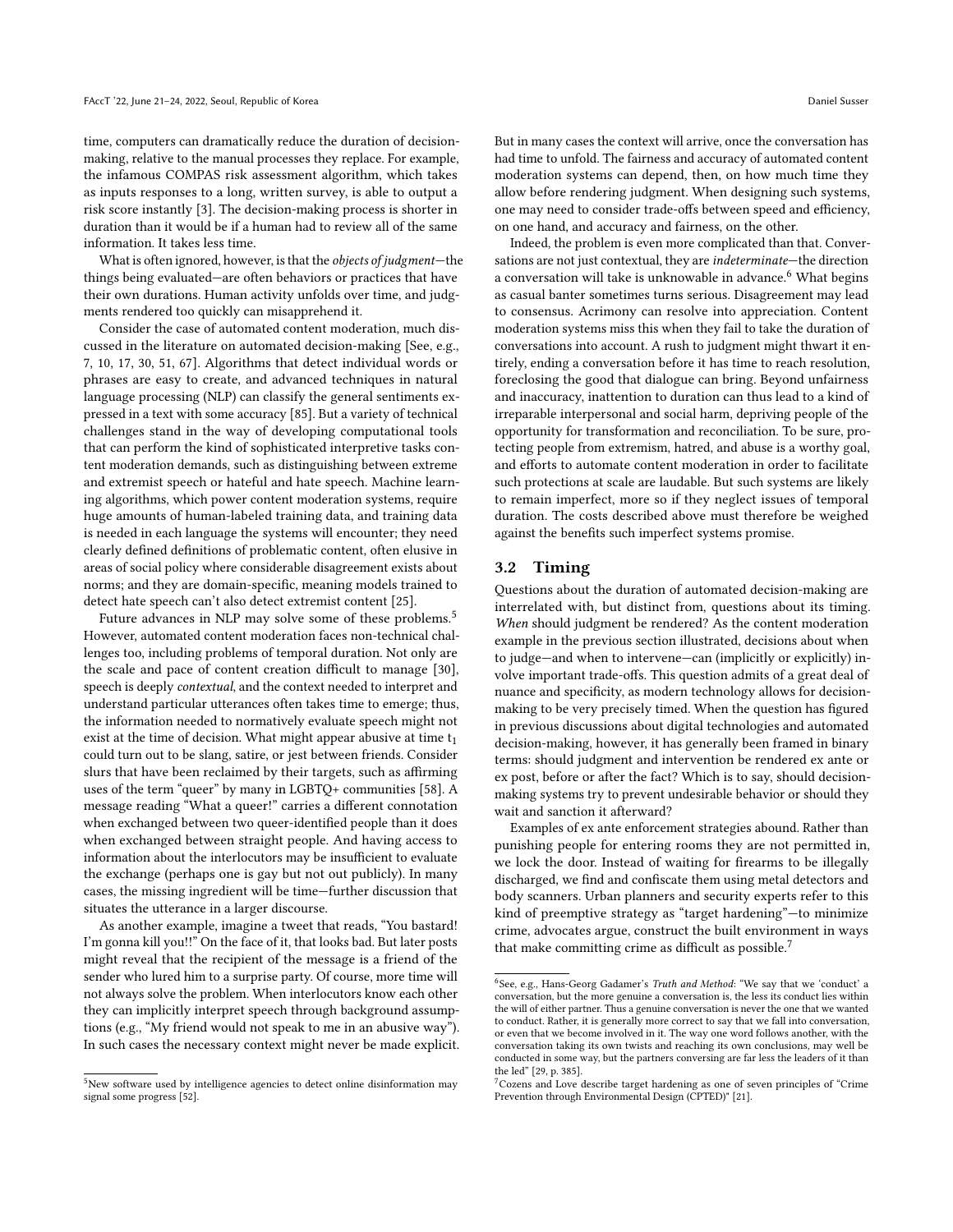Preemptive enforcement is common in digital contexts too. Access controls, such as passwords and biometric authentication, are the equivalent of digital locks [\[50\]](#page-10-23). Internet filters help parents keep children from visiting websites for adults, and they allow governments to block citizens from accessing or distributing dissident news.[8](#page-4-0) There are even websites and apps that facilitate self-directed preemption—tying oneself to the mast, so to speak, digitally. For example, some Orthodox Jews use internet filters to keep from accidentally encountering "unkosher" content, and apps like Freedom disable internet access on computers or smartphones for a certain amount of time, to "free" users from unwanted (but tempting) distraction [\[61\]](#page-10-24).

Some scholars have argued that ex ante intervention might be especially warranted in digital contexts, because the efficiency with which digital crimes can be committed needs to be counteracted. Neal Katyal refers to this as "cost deterrence." "Cyberspace," he argues, "presents unique opportunities for criminals to reduce their perpetration costs; the probability of success in inflicting a certain level of harm while holding expenditures constant is greater. Accordingly, the law should develop mechanisms to neutralize these efficiency advantages" [\[49,](#page-10-25) p. 1006]. Conveniently, ex ante intervention is especially easy to implement in digital environments, because their design is entirely subject to our control. As Katyal puts it, following internet law scholars like Lawrence Lessig and Joel Reidenberg: "the Internet, an artificial environment, is all architecture (or code) and thus infinitely malleable, at least in theory" [\[48,](#page-10-26) pp. 1041-2][\[56,](#page-10-27) [65\]](#page-10-28).

Yet this kind of strategy carries considerable risks. An early lesson in the implications of using digital tools as a mechanism for ex ante enforcement centered on the development of digital rights management (DRM)—encryption techniques that restrict access to digital media—which enjoyed widespread adoption in the late 1990s and early 2000s, when the music and film industries began to contend seriously with the proliferation of their content online. Much discussed in the academic literature, DRM exemplified the desire for what legal scholar Jonathan Zittrain termed "perfect enforcement" of laws, norms, and market protections [\[86\]](#page-10-29).

As Zittrain argues, when the speed and efficiency of ex ante strategies begin to approach perfect (i.e., inescapable) enforcement the risk of over-prevention become especially worrying. First, because rules are often poorly articulated and imperfectly operationalized, enforcing them too effectively can "amplify" and "lock-in" errors [\[86,](#page-10-29) pp. 114-17]. Second, the inability to perfectly enforce laws is a check against government overreach; ipso facto the nearer we get to perfect enforcement, the greater government's power grows [\[86,](#page-10-29) pp. 117-19]. Third, following Tim Wu, Zittrain argues that there may be cases where even the alleged victims of rule-breaking would prefer the rule not to be enforced—cases of so-called "tolerated uses." For example, owners of copyrighted materials shared online may have standing to object, but they might choose not to, preferring instead to enjoy the free promotion [\[86,](#page-10-29) pp. 119-22]. To the extent that preemptive enforcement efforts preclude such tolerated uses, they could make worse off even those the rules are designed to protect.

The near-instantaneous speed of algorithms opens the door to many more practices of this kind. The examples I began with illustrate enforcement that is automated (the work of preempting bad behavior is delegated to machines), but the decision to enforce, to determine when enforcement is warranted, for the most part, is not. Locks are installed at a particular time and the keys are thoughtfully distributed. DRM techniques are applied at the point of production. Internet filters are manually configured in advance.

The speed of automated decision-making enables preemptive decisions even in cases where judgment is required in the moment. Banks deploy fraud detection algorithms that instantly evaluate and halt suspicious payments [\[32\]](#page-9-23). Websites featuring user-generated content use automated identification tools—such as YouTube's "ContentID" system—to prohibit the sharing of copyrighted material (or to facilitate payment for it) [See, e.g., [57\]](#page-10-30). Lawmakers have proposed legislation requiring new vehicles to have built-in breathalyzer devices that prevent cars from starting if a driver's blood alcohol level is above a certain threshold [\[55\]](#page-10-31). Or, consider again the example of online content moderation. Pressure is mounting for social media companies not only to manage hate speech and extremist content on their platforms, but to prevent it entirely [\[7\]](#page-9-15). Algorithms make this possible: in the split second between clicking "post" and messages appearing on others' screens, content filters can detect key words or images and block or degrade their transmission [\[51\]](#page-10-18).

In this way, algorithmic speed makes possible new, dynamic forms of target hardening, enabling preemptive enforcement onthe-fly [\[2\]](#page-9-13). The question, of course, is whether—in any particular case—this is desirable. Unless the designers of decision-making systems treat the issue of timing with care and attention, preemption may become the default. The value of speed and efficiency is, to many, self-evident—absent explicit reasons to resist it, technological development tends in its direction. As the speed of automated decision-making increases—as the time it takes to render decisions approaches zero—we may find more and more judgment occurring ex ante, whether or not that serves agreed-upon ends.

## 3.3 Frequency

To understand the significance of duration, above, we had to consider the temporal nature of the behaviors or activities being judged, asking how much time it takes for them to unfold before meaningful judgment can be rendered. To understand the significance of timing, our attention turned to the impacts of speed on decisionmaking interventions—specifically, the possibility that automation will lead to more preemptive enforcement. The issue of frequency (how often decisions are reached) raises related questions, and also prompts additional concerns about the purpose of judgment. By speeding-up decision-making processes, algorithmic decisionmaking enables more frequent judgment. Indeed, in some cases, where once we were subject to occasional evaluation we are now evaluated constantly.

One purpose of judgment is to detect rule breaking. In such cases, the decision is binary: one has or hasn't broken the rules. Let's call this detecting infringement. Examples of detecting infringement—automatically or not—are commonplace. Traffic enforcement technologies, such as red light and speed cameras, attempt to determine whether or not someone has broken rules of the road. Ankle

<span id="page-4-0"></span><sup>8</sup>China's "great firewall" is the most notorious example [\[14\]](#page-9-22).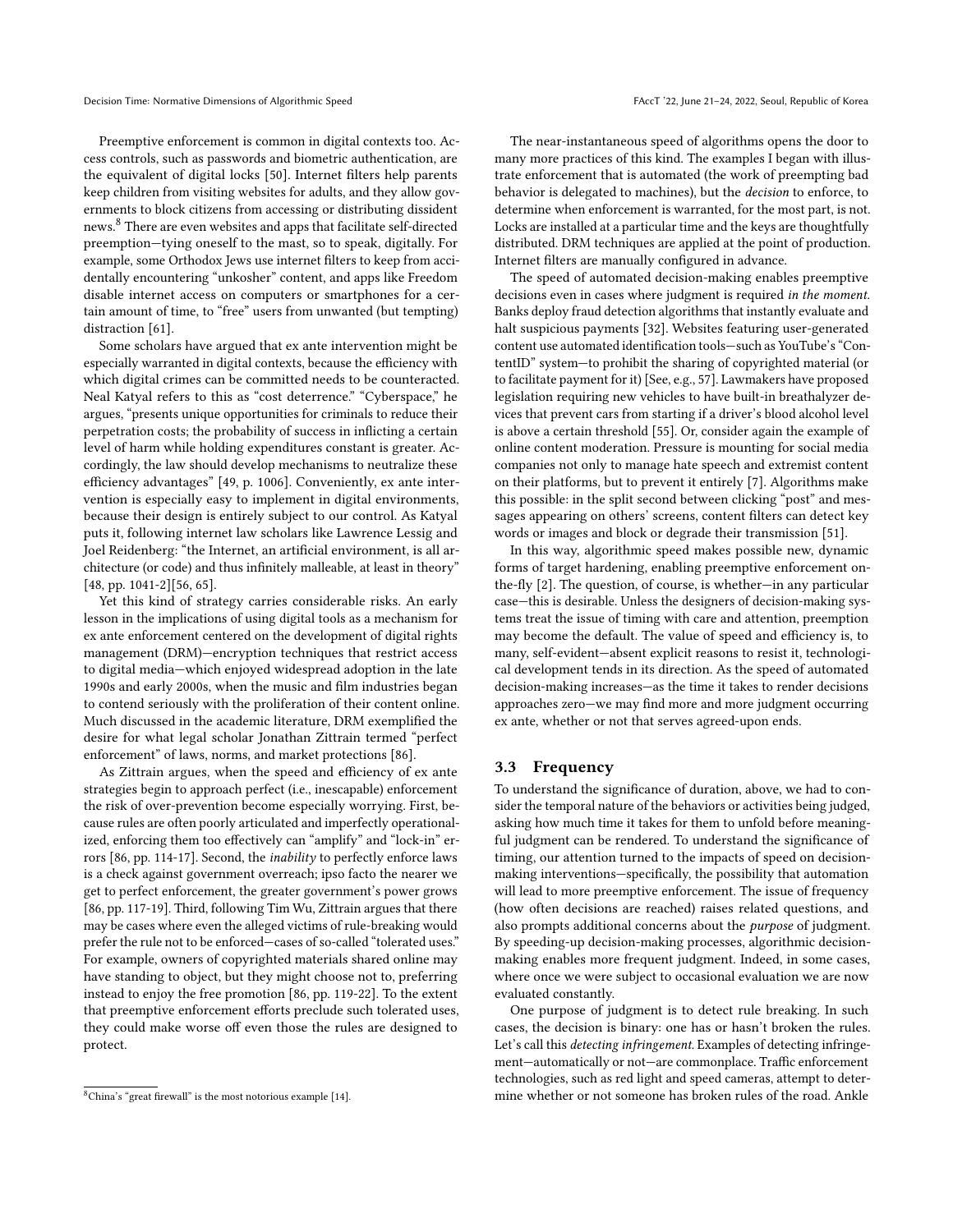and wrist monitors alert authorities if someone under physical confinement has violated the terms of their detention by leaving their home or workplace [\[1\]](#page-9-24). Face recognition systems identify people illegally crossing borders [\[84\]](#page-10-1).

Using automated decision-making tools to detect infringement is like setting a tripwire—the system checks constantly to see if a rule has been broken and raises a flag if it has. Here, the fact that algorithmic speed enables more frequent judgment simply means the tripwire is more precise. The more times per minute, say, an ankle monitor can detect its location via GPS, the faster it will alert authorities when it moves beyond the prescribed perimeter. Many of the same normative concerns discussed above, such as worries about perfect enforcement, attach to these technologies. Moreover, how they are distributed—who is made subject to their judgment, and who is not—raises urgent moral and political questions. For example, black Americans are disproportionately subjected to electronic monitoring, and therefore disproportionately bear the risks they create.<sup>[9](#page-5-0)</sup> I discuss these fairness issues below.

But detecting infringement is not the only purpose automated decision-making systems serve. In many cases, rather than checking to see if a rule has been broken the goal of automated decisionmaking is to evaluate and categorize people according to some more flexible standard. For example, credit scoring companies use digital tools to determine how creditworthy consumers are [\[64\]](#page-10-32). Courts use predictive systems, such as COMPAS, discussed above, to evaluate how likely criminal defendants are to recidivate [\[3\]](#page-9-14). Universities use data-driven technologies to calculate the risk of students dropping out [\[8\]](#page-9-25). Social services agencies use algorithms to determine who is in greatest need of public assistance [\[28\]](#page-9-26).

I refer to these kinds of judgments as assessments, which differ from detecting infringement in at least two ways. First, unlike detecting infringement, which is usually a binary decision—someone either has or hasn't broken the rules—assessments involve cate-gorizing people or situating them along some kind of spectrum.<sup>[10](#page-5-1)</sup> Today, what is often assessed is risk, as the examples above illustrate. But whether we realize it or not we are each subject to endless assessments. Our health and wealth are "scored," as is everything from our energy use to social influence to the likelihood we will be the victims (or perpetrators) of fraud [\[13,](#page-9-27) [24\]](#page-9-28). Second, infringement is usually synchronic: there is a moment when rule-breaking occurs. By contrast, assessment tends to be diachronic: when evaluating someone's risk of recidivating or the probability that they will drop out of school, the inputs to that assessment stretch across time. A person's creditworthiness is not judged from information gathered about them in a single moment; it requires a credit history, a record of debits and credits, payments and non-payments.

Whereas increasing the frequency of judgment in order to detect infringement simply produces more precise, finely-calibrated results, doing the same in cases of assessment transforms the very nature of the decision-making process. Assessment becomes more

like detecting infringement: rather than slowly developing a composite picture of someone and rendering judgment about their behavior as a whole, automated decision-making systems impose endless tripwires and wait for them to be set off. China's "social credit" system exemplifies this phenomenon in the extreme, where a wide range of everyday behaviors are monitored and one perceived misstep can trigger immediate sanction. "Caught jaywalking, don't pay a court bill, play your music too loud on the train—you could lose certain rights, such as booking a flight or train ticket" [\[53\]](#page-10-34). But, in principle, this is not any different from the kinds of scoring people elsewhere face. The Chinese system only appears more totalizing because the digital infrastructure that facilitates it is more centralized and its assessments are used to accomplish traditionally public, institutional functions [\[22\]](#page-9-31).

Indeed, as digital surveillance has become ubiquitous, data about our behavior—practically at every moment—now feeds automated decision-making systems. The result, as everyone has experienced, is relentless assessment. Instead of being evaluated occasionally, at relatively well-understood intervals, we are judged constantly, every move we make serving as indication that we are more or less trustworthy, dangerous, healthy—whatever those judging us care to assess [\[64\]](#page-10-32). And once again, these transformations are not "neutral." In cases of assessment, increasing the frequency of judgment—making judgment constant, relentless, rather than occasional, episodic—means taking some "give" out of the system, making judgment more reactionary, more rigid, and more myopic. Decisionmaking subjects have fewer opportunities to make up for missteps, less time to notice they are moving in the wrong direction and to correct course. When each data point immediately impacts an assessment less attention is given to the broader context, and there are fewer opportunities for grace.

#### 3.4 Lived Time

The duration, timing, and frequency of automated decision-making are objective dimensions of its temporality, design choices that can be measured with clocks and calendars. But judgment is also experienced by the judged, and the temporal transformations discussed above change those lived experiences. I can only speculate here about how such changes are felt and about their significance for decision-making subjects. Nevertheless, the effects of algorithmic speed on lived experience are too important to ignore, so I raise the following as prompts for further reflection.

First, there is evidence that people find relentless assessment, and the surveillance that fuels it, creepy [\[64,](#page-10-32) [78\]](#page-10-35). Think of the widespread suspicion that smartphones persistently listen to our conversations and use what they hear to target advertisements. What people find disconcerting is the timing: "I was having a conversation with my sister about buying clothes and she recommended Etsy, then moments after that conversation ended I was browsing Reddit and saw an Etsy ad out of the blue," one person reported [\[43\]](#page-10-36). "A friend and I were sitting at a bar, iPhones in pockets, discussing our recent trips in Japan and how we'd like to go back. The very next day, we both received pop-up ads on Facebook about cheap return flights to Tokyo," recounted another [\[62\]](#page-10-37). Despite little evidence this is really going on and more plausible explanations for what people are experiencing, the sense that our devices are constantly

<span id="page-5-0"></span><sup>&</sup>lt;sup>9</sup> "The reality of electronic monitoring today is that Big Brother is watching some groups more than others. No national statistics are available on the racial breakdown of Americans wearing ankle monitors, but all indications suggest that mass supervision, like mass incarceration, disproportionately affects black people. In Cook County, Illinois, for instance, black people make up 24% of the population, and 67% of those on monitors" [\[54\]](#page-10-33). See, generally, [\[11\]](#page-9-29).

<span id="page-5-1"></span> $10$ That is not to say whether or not someone has broken a rule isn't sometimes ambiguous and contestable; oftentimes it is. See, e.g., [\[9\]](#page-9-30)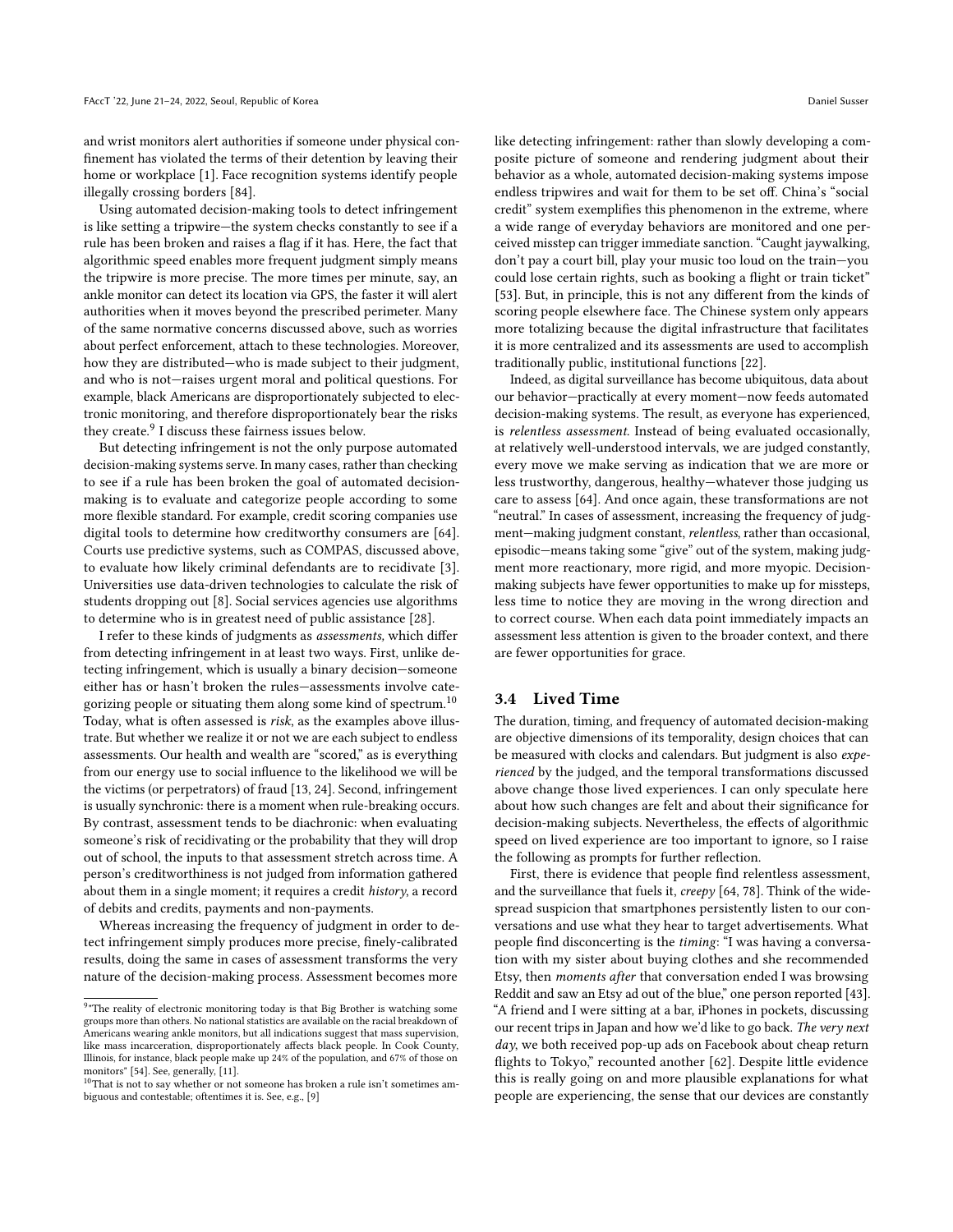listening to us appears difficult for most people to shake [\[66\]](#page-10-38). And while some might dismiss these feelings as inconsequential—mere paranoia—there is reason to take them seriously. Frank Pasquale suggests that they are "world disclosive"—"an emotional reaction that alerts us to the real possibility of harm" [\[64,](#page-10-32) pp. 37-38]. A leading indicator, perhaps, that businesses are using digital technologies in ways that contravene important social norms, like expectations of privacy [\[75,](#page-10-39) [78\]](#page-10-35).

Second, at an individual level, without time to reflect on, contextualize, and understand decisions, it is difficult for people to meaningfully internalize—or resist—them. While in some cases judgment merely serves to distribute goods, mitigate risks, or accomplish some other momentary goal, in many contexts of interest to technology ethics and policy scholars there are presumably deeper, longer-term purposes at work. Credit scores are not just a tool for banks to manage risk, they give feedback to borrowers about what constitutes good financial behavior [\[41\]](#page-10-40). More than simply ridding platforms of harmful media, content moderation should signal community speech standards [\[60\]](#page-10-41). In other words, we judge people not only to decide how to treat them, but also to influence their future behavior—we aim to discipline, if also to punish. But impacting people in this way, shaping their behaviors and habits, requires giving them time to reflect on and understand decisions reached about them [\[76\]](#page-10-42). And systems of accountability that provide for feedback in the other direction—allowing people to question and challenge decisions—requires time to deliberate about and evaluate those judgments.

Third, at a social level, how people perceive automated decisions—if they experience them as creepy, invasive, or unfair, or if they happen so fast they aren't perceived at all—could affect their legitimacy. Which is to say, unless decisions are experienced in certain ways, people may refuse to voluntarily accept them [\[79,](#page-10-43) [80\]](#page-10-44). Numerous critics have warned that incorporating digital technologies into socially significant decision-making processes could threaten their legitimacy. For example, Danaher argues that the opacity of some algorithmic decisions—i.e., difficulty understanding their motivating logic—is a fundamental problem for their legitimacy  $[23]$ .<sup>[11](#page-6-0)</sup> For Binns, legitimacy hinges on whether decisions meet standards of public reason—sometimes automated decisions meet those standards, sometimes they do not [\[5\]](#page-9-33). Henin and Le Métayer suggest what is really essential is that decisions are contestable—that people have the opportunity to challenge them—and whether or not automated decision-making systems provide such opportunities is a function of their design [\[39\]](#page-10-45). Whatever one's view, algorithmic speed calls all of these conditions into question. If decisions are rendered too quickly and too often, people are likely to experience them as beyond understanding, contestation, and accountability.

# 4 NORMATIVE EFFECTS

In the previous section, I outlined four dimensions of algorithmic speed—four ways the speed of digital automation is transforming the nature, function, and social effects of important decision-making processes. That such changes have normative significance is obvious, I hope, from those descriptions. But to give them clearer form, in this section I describe the normative implications of algorithmic

speed in more general terms. As in the previous section, the discussion that follows is not exhaustive. There are, to be sure, important implications of speeding-up (or slowing down) decision-making beyond those I identify here. My aim is merely to begin exploring these issues systematically.

# 4.1 Disruption

As we've seen, decision-making speed is determined, in part, by how much information the decision-maker has to consider, and how quickly they are able to process it. The reason algorithmic decision-making systems generally outpace human deciders is that computers can churn through huge amounts of information at incredible speeds. As I discussed in section 2, however, the temporalities of decision-making processes can also be shaped or constrained by social, ethical, legal and other norms. The US Constitution, for example, guarantees criminal defendants the right to a "speedy trial." Some cases are so complex, and the costs of error so high, one might think that there should be no limit on the time and resources spent adjudicating them. But we have decided otherwise: both for the sake of the defendant (who might be detained while awaiting a verdict) and the public (whose resources are required to carry out the trial), a decision must be reached within a given period—a limited duration—even if that means excluding relevant information from the process.[12](#page-6-1)

By contrast, legislative processes are supposed to be "slow going, deliberate" [\[71,](#page-10-8) p. xvi]. Here, the mandate is precisely the opposite of the speedy trial—suspicion is cast not upon too-long decisionmaking processes but too-short ones. The US Senate, famously described as "the world's greatest deliberative body," is a procedural Rube Goldberg machine designed to slow overeager lawmakers. Of course, in the right hands and in the right circumstances it can be made to move quickly. Days after the September 11th terrorist attacks, the US Congress quickly passed the Authorization for Use of Military Force of 2001, a law that still—more than two decades later—empowers US presidents to engage in virtually unconstrained military action abroad. But such cases, where legislative bodies act too expeditiously, often provoke outcry, becoming exceptions that prove the rule.

Having surfaced these temporal norms—trials should be speedy, legislation slow—we can see why the incorporation of digital technologies into such decision-making processes might be more or less desirable. Technologies that speed up lawmaking may be a problem, whereas we might welcome those that help speed up trials. For example, "e-discovery" tools promise to help lawyers more quickly sift through the mountains of documents involved in many court battles [\[70\]](#page-10-47). All else equal, the incorporation of such tools into legal work may therefore signal a net good.

The same is true of automating other important decision-making processes: some kinds of decision-making are governed (often implicitly) by pre-existing temporal norms, which automation can disrupt. Worries about the increasing frequency of judgment, discussed above, are illustrative. It was once reasonable to expect, for example, that one's credit score would be updated more-orless monthly—increased if bills were paid on time and decreased if

<span id="page-6-0"></span><sup>11</sup>Others argue this problem is overblown [\[69\]](#page-10-46).

<span id="page-6-1"></span> $^{12}{\rm https://www.americanbar.org/groups/criminal\_justice/publications/criminal\_$ [justice\\_section\\_archive/crimjust\\_standards\\_speedytrial\\_blk/](https://www.americanbar.org/groups/criminal_justice/publications/criminal_justice_section_archive/crimjust_ standards_speedytrial_blk/)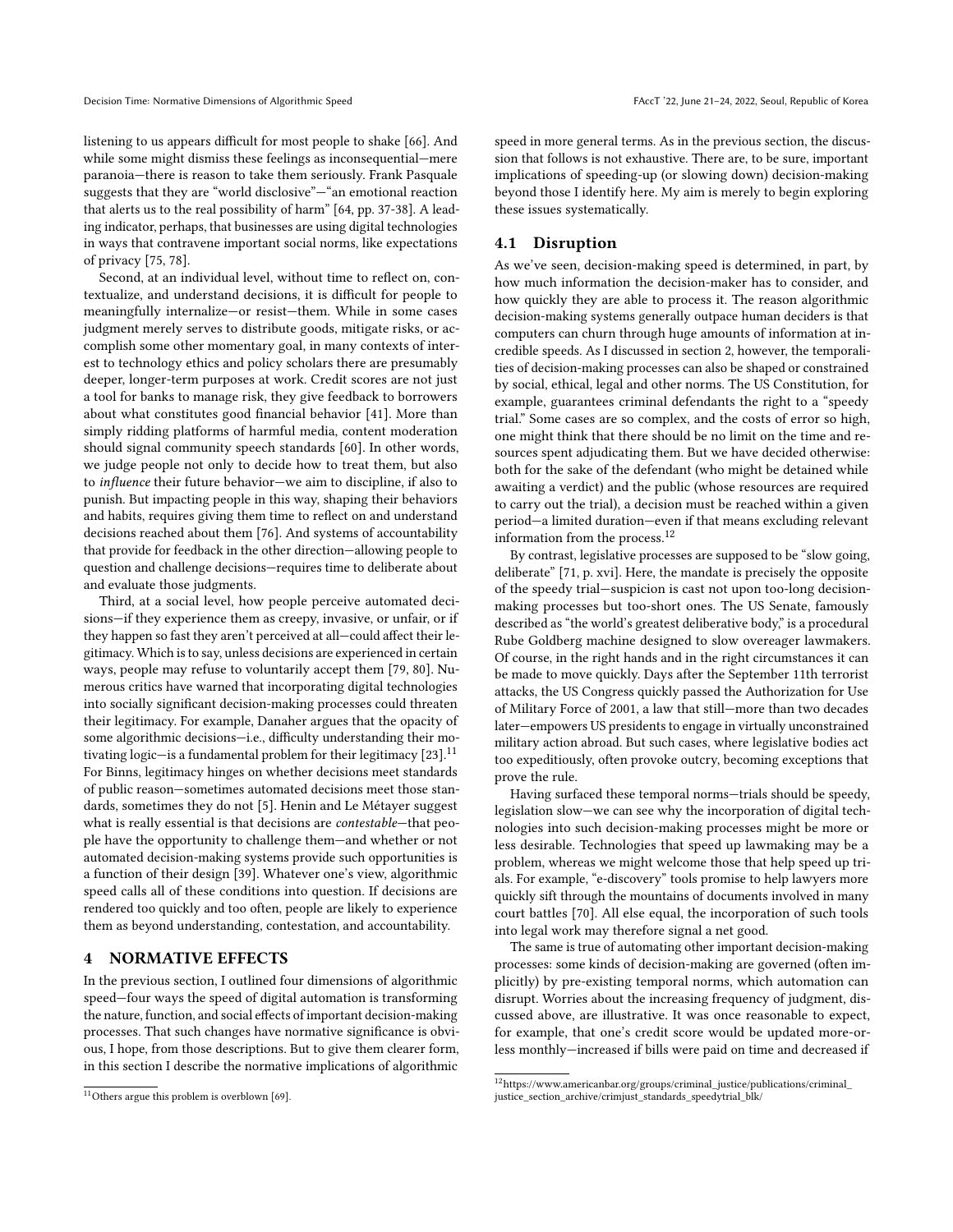they weren't. Now, the speed of algorithmic judgment means that credit bureaus adjust scores constantly, in response to information about anything a borrower does, received from any of the countless sources of digital behavioral tracking [\[64\]](#page-10-32). As technology ethics and policy scholars have argued, this makes understanding and contesting scores increasingly difficult, raising urgent questions about transparency, due process, accountability, and legitimacy [\[13,](#page-9-27) [64\]](#page-10-32).

Of course, disruption is not always bad. There may be cases where the status quo norms regulating decision-making speed are unjust, and where new temporal norms are called for. In such cases, automation and the speed that comes with it could be an improvement, all things considered. What I want to draw attention to here is that by changing the temporality of decision-making automation can alter the normative landscape. Determining whether such changes are ultimately good or bad, just or unjust, requires further analysis. In many cases it likely calls for public discussion and debate.

### 4.2 Re-Calibration

A second effect of the temporal changes described above is they can—sometimes inadvertently—upend a previously settled balance of normative trade-offs. The kinds of decisions discussed throughout this paper almost always require carefully calibrating competing values. Because the speed at which decisions are made can privilege certain values over others, speeding up or slowing down decisionmaking can mean changing how different values are weighed.

Consider trade-offs between speed and accuracy, discussed above. On one hand, we think decision-makers should strive for maximal accuracy: their assessments should be factually correct and logically sound. On the other hand, real-world decisions usually have deadlines: to be useful or fair, the decision must arrive in a reasonable amount of time. Yet these two goals are often in tension. In general, more time and effort deliberating—less efficient decisionmaking—leads to more accurate results. This trade-off is at the heart of behavioral economics, typified by Daniel Kahneman and Amos Tversky's "thinking fast and slow" model of cognition [\[47\]](#page-10-48). So-called "System 1 thinking" is intuitive and fast. But the mechanisms responsible for that speed—biased cognitive heuristics—are prone to error. By contrast, "System 2 thinking" is slow and deliberative, more accurate but also less efficient. Good decision-making requires balancing the efficiency of System 1 and the accuracy of System 2. As Kahneman writes, "it minimizes effort and optimizes performance" [\[47,](#page-10-48) p. 25].

The same trade-offs have to be managed in social and political decision-making processes. A standard example, previously mentioned, is the US right to speedy trials. There are good reasons to value both accuracy in judicial decision-making and efficiency in judicial decision-making processes, and striking the right balance between these two values—agreeing about how much error we can tolerate and how much time we can devote to minimizing it—is a complex normative challenge. Likewise in myriad other contexts: How much time should food safety regulators spend inspecting each production facility? How often should social workers check in on at-risk children? How long should a physician spend with each

patient in order to understand what they are experiencing and how to respond?

Examples of this problem are everywhere, as Cooper et al. argue: "it can be observed in a diverse range of disciplines, including economics, law, and medicine," and—as they explore—in every area of computing [\[18,](#page-9-34) p. 2]. "There is an inherent tension between how correct computations are and how long it takes to compute them," [\[18,](#page-9-34) p. 1] and when computational tools are incorporated into high-stakes decision-making these trade-offs come with them. To illustrate, Cooper et al. discuss autonomous vehicles. Driving involves endless split-second decisions: Is the road ahead wet or icy? Speed up or stop short at the intersection as the light turns red? Drive over the pothole or swerve around it? In each case, accuracy is critical and time is of the essence—what is the correct balance?

Incorporating computational tools into decision-making processes carries with it value-laden choices about how to weigh these trade-offs, choices that may or may not conform with previously settled arrangements. As we saw in the section on duration, misalignments between the speed of decision-making and the temporality of the behavior or activity being judged—e.g., content moderation systems that rush to judgment before relevant context can emerge—risk decision-making processes that systematically misapprehend their subjects. Choosing to use such systems without attending to questions about their temporalities therefore implicitly prioritizes speed and efficiency over decision-making accuracy.

In other cases, recalibrating these trade-offs is precisely the point of automation. Virginia Eubanks has chronicled Indiana's long experiment with automating the state's welfare enrollment system. In delegating decisions about who is and is not eligible for welfare to machines, trade-offs between accuracy and efficiency played a central (if largely unspoken) role. Prior to automation, human caseworkers helped applicants navigate the complex bureaucracy often a long, time-consuming process. But with the introduction of IBM's digital enrollment system, such "inefficiencies" were rooted out as "performance metrics designed to speed eligibility determinations created perverse incentives for call center workers to close cases prematurely" [\[28,](#page-9-26) p. 50]. As Eubanks tells it, "The goals of the project were consistent throughout the automation experiment: maximize efficiency and eliminate fraud by shifting to a taskbased system and severing caseworker-to-client bonds. They were clearly reflected in contract metrics: response time in the call centers was a key performance indicator; determination accuracy was not" [\[28,](#page-9-26) p. 74].

### 4.3 Displacement

In addition to re-calibrating normative trade-offs, algorithmic speed can displace the costs of automation, making it even more difficult to weigh the risks and benefits automation promises.[13](#page-7-0) Consider, again, speed vs. accuracy. In contexts where decisions are subject to review, speeding up decision-making on the front end can simply move the costs of error to a back-end appeals process. Viewed from the front, the process thus seems more efficient; but from above one can see that the cost of slow, careful deliberation has simply shifted from one part of the decision-making process to another.

<span id="page-7-0"></span><sup>13</sup>I am grateful to Kiel Brennan-Marquez for pointing this out.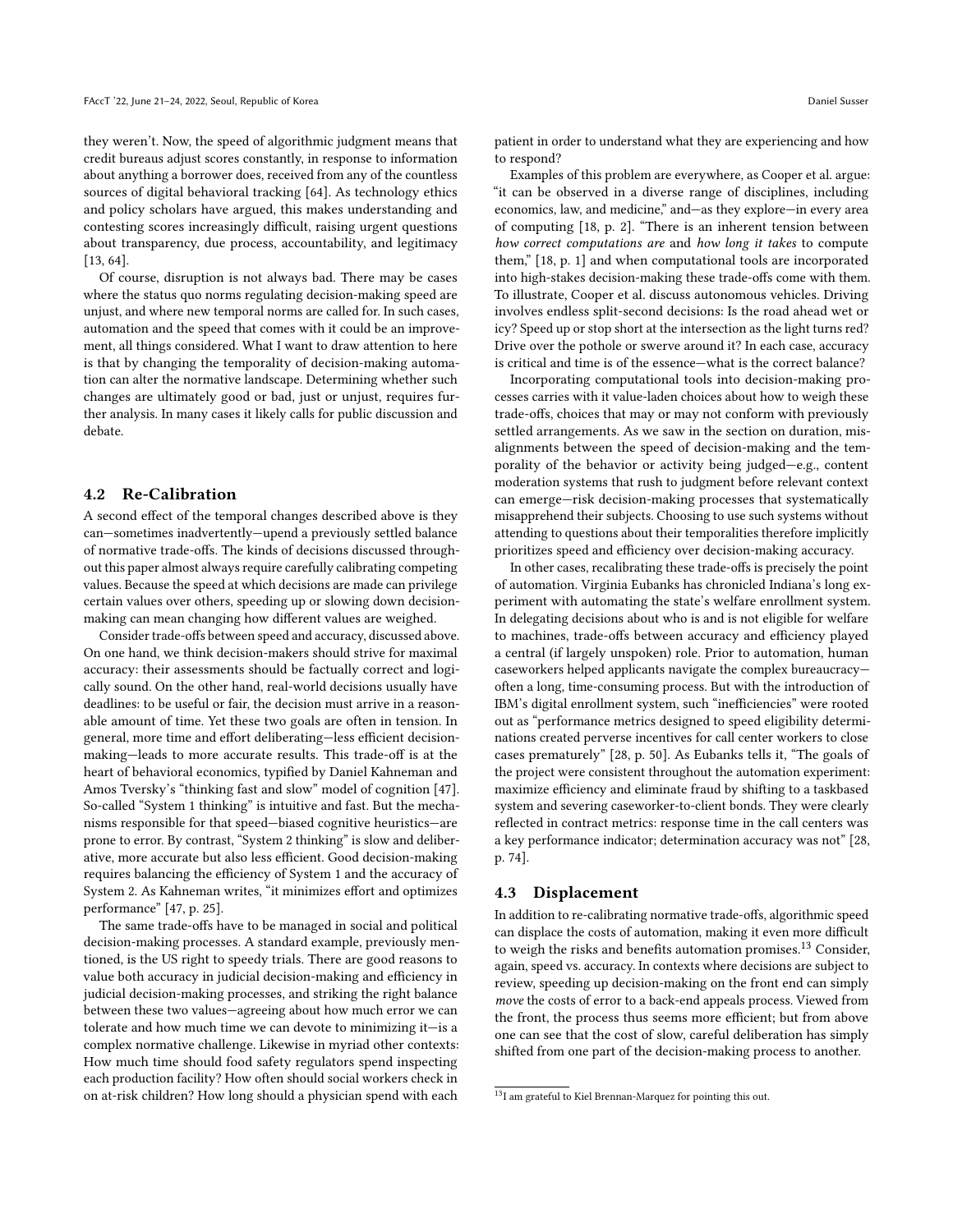That seems to be what frequently happens with efforts to automate content moderation. Despite claims to the contrary from social media companies, we've seen that NLP and related technologies necessary for machine-driven content analysis have not yet sufficiently matured, and as a result, automated decision-making about online speech is rife with error. For some time, these inaccuracies were simply accepted as the cost of doing content moderation at scale. Eventually, however, users demanded the right to contest decisions, and social media companies were forced to implement complex—and time-consuming—paths for appeal [\[26\]](#page-9-35). What looked initially like gains in efficiency were actually, in the end, displacements of time, money, and human attention from one part of the content review system to another.

The same thing can happen in relation to values like privacy, security, and fairness. The field of fair AI/ML has produced countless examples of automation promising to replace expensive and biased human judges with the alleged efficiency, impartiality, and valueneutrality of mathematics, only to deliver flawed, discriminatory algorithms that necessitate costly audits, impact assessments, and technical de-biasing solutions in response. Again, what appears at first to be cost reduction—cheaper, higher quality, automated outputs—is, upon closer inspection, merely cost displacement. Freed for a moment from expensive and unreliable human deciders, organizations deploying automated decision-making technologies are eventually forced to spend significant resources managing unfair and unreliable algorithms, and the costly public relations fiascoes they create.

By displacing costs, algorithmic speed can make it more difficult to understand and evaluate automation's utility. Are the speed and efficiency digital technologies promise worth anything, on balance, if slow, costly, human review will eventually have to be built back into the process anyway? Are they worth it if the technologies end up requiring new, costly quality control measures? Answering these questions is important not only for organizations evaluating automation's value proposition, but also for anyone trying to understand the kinds of normative trade-offs discussed above. When costs are displaced—and therefore made more difficult to detect and apprehend—weighing them becomes more challenging.

### 4.4 Temporal Fairness

Finally, the above considerations raise important questions about how the costs and benefits of algorithmic speed are distributed. If more speed can mean less accuracy, accountability, legitimacy, and so on, then we ought to ask: are these costs imposed on everyone equally? We might worry, for example, that if the performance of predictive systems generally improves over time, then whoever is subjected to their decisions early on will be more likely to bear the costs of error than those interacting with such systems later. Or we might ask whether some are being subjected to automated decisionmaking while others continue to benefit from the advantages of human deciders.

At least in some contexts, there is reason to suspect that decisionmaking speed has already become a means of advantaging some and disadvantaging others. In 2021, the Wall Street Journal revealed that Facebook gave certain users—politicians, celebrities, and other influential public figures—access to a slower, more time-consuming,

and deliberative content moderation process than everyone else. The default system, a hybrid of machine and human moderators, produces a significant number of false positives, removing content that (by Facebook's own rules) should be allowed on the platform. Worried about the public relations fall-out from high-profile misfires, the company created an additional layer of review—known internally as "XCheck"—that devotes additional time and human attention to judging the posts of high-status users, before deciding whether to delete them. "For ordinary users, Facebook dispenses a kind of rough justice in assessing whether posts meet the company's rules against bullying, sexual content, hate speech and incitement to violence," the Wall Street Journal reported, while those given access to XCheck are treated more "deferentially": "If Facebook's systems conclude that one of those accounts might have broken its rules, they don't remove the content—at least not right away, the documents indicate. They route the complaint into a separate system, staffed by better-trained, full-time employees, for additional layers of review" [\[42\]](#page-10-49).

Who is subjected to ex ante vs. ex post enforcement can follow a similar pattern. As we've seen, the instantaneous judgments automation enables can blur the line between prevention and punishment, and the decision to pursue one or the other strategy carries different risks and benefits—among other things, the risk of overor under-enforcement. As the example above illustrates, choosing instantaneous, functionally ex ante judgment for some people and slower, ex post judgment for others means giving the latter group the benefit of the doubt. Or consider the case of auto lending, which demonstrates even more forcefully how these differences are felt, concretely, by the people involved. Banks routinely install technology in cars (often without the driver's knowledge) that allows for remotely disabling a vehicle the moment a borrower misses a payment. However, all are not subjected to this enforcement mechanism—it is primarily used to police "subprime" borrowers [\[19\]](#page-9-36). Those with higher credit scores get the benefit of the doubt if they miss a payment, and—consequently—more time to make good on their loans, before being deprived of access to their cars.

In this way, choosing fast, automated decision-making for some people and slow, human decision-making for others can be a means of marginalization. As Cohen argues, how state institutions treat people's time reflects judgments about their character, political status, and worth. For example, making one person wait longer for access to some right or opportunity—say, voting—than another, similarly situated person, implies that one person's time is more valuable than the other's. Likewise, sentencing two similarly situated people to different prison terms for the same crime implies that they require different degrees of rehabilitation. "[Treating] the time of some citizens as having more value than that of other citizens," Cohen writes, means "disadvantaging those whose time is accorded less or no political value" [\[15,](#page-9-8) p. 141]. The same is true in other institutional contexts besides the exercise of state power. By devoting more time, resources, and attention to judging some users' content than others, Facebook implicitly accords them more value. Giving some borrowers time to account for missed payments, while denying other borrowers that same opportunity, signals that some and not others are worth the time.

Moreover, in addition to worrying about the costs of algorithmic speed finding unequal distribution, we should be attentive to who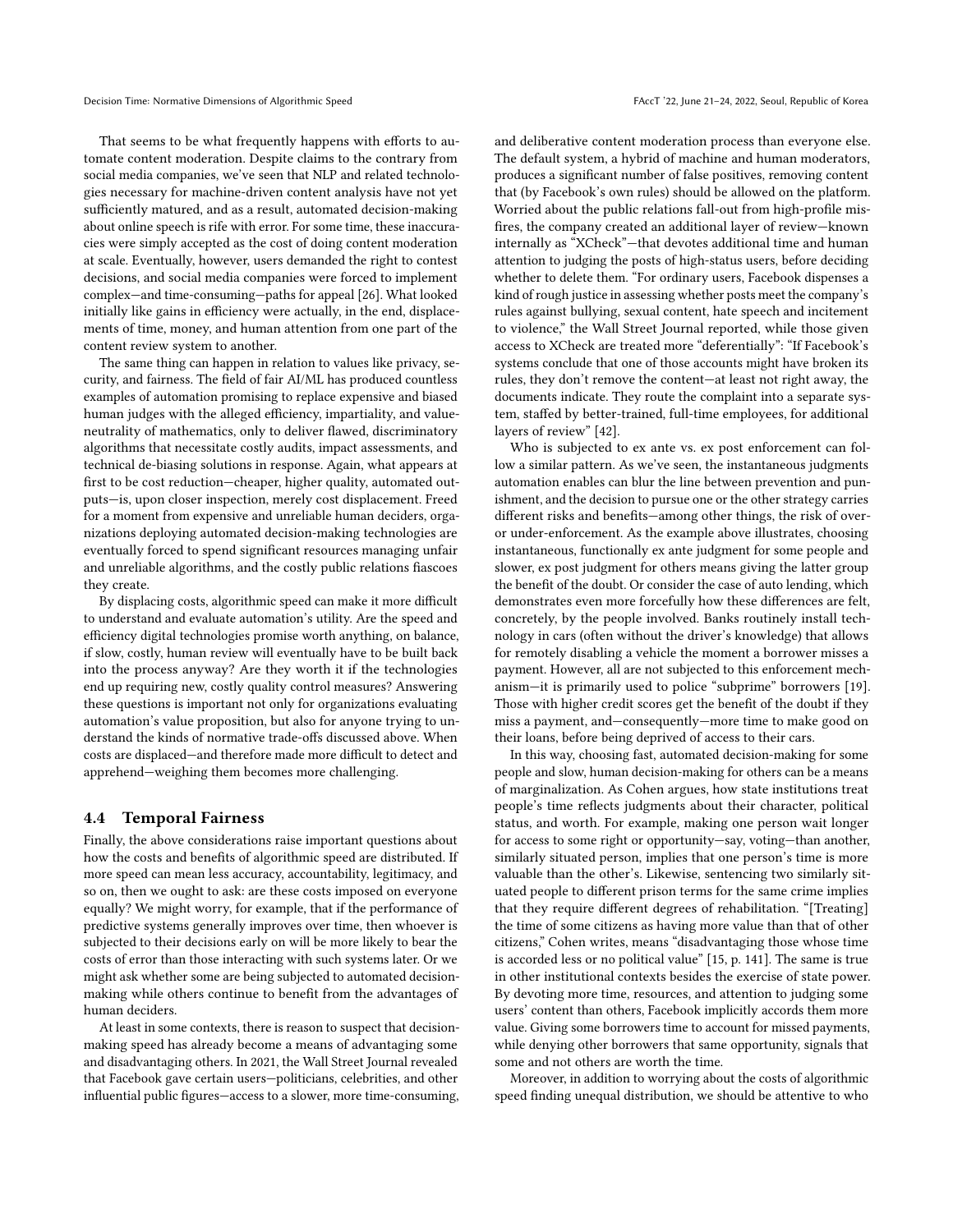enjoys its benefits. Automated decision-making promises quicker, more efficient access to rights, goods, and opportunities—e.g., fastlanes through airport security, shorter visa processing times, instant loan approvals, and so on. Yet even when digital technologies deliver on their promises they tend not to deliver on them equally for everyone.

# 5 CONCLUSION

The field of technology ethics and policy has itself picked up pace. A new sense of urgency in academia, industry, and the public sphere is driving research into the normative implications of new technologies (especially automated decision-making) to grow and develop at incredible speed. One can understand why speed and its effects are rarely commented on in these discussions: as many who study time and temporality point out, speed is too much a part of our contemporary experience to garner much notice.

We ought to give it more attention. The temporality of decisionmaking—"decision time"—reflects important norms and values, and as in other areas, incorporating digital technologies into socially significant decision-making processes impacts the temporal norms and values that govern them. The speed that attends automation can modulate the duration, timing, frequency, and lived experience of decision-making, and in doing so it can disrupt prior norms, re-calibrate carefully balanced trade-offs, and displace (and thus disguise) automation's costs. As ever, the risks and benefits of these transformations are often unfairly distributed.

Speed and efficiency can bring enormous advantage. My aim in this paper has been to cast light, not a shadow, on these new temporalities of automated decision-making. But for speed to serve us, individually and collectively, we must understand and thoughtfully guide it.

## ACKNOWLEDGMENTS

Special thanks to Kiel Brennan-Marquez and Karen Levy for early discussions that motivated and shaped the ideas in this paper, and to my colleagues at Penn State's Rock Ethics Institute for invaluable feedback. Thanks also to the engaged, thoughtful audiences at 4S, the Society for Philosophy and Technology, and the Monash University Philosophy Department—especially Rob Sparrow—for their generous insights.

#### REFERENCES

- <span id="page-9-24"></span>[1] Michelle Alexander. 2018. The Newest Jim Crow. The New York Times (Nov 2018). [https://www.nytimes.com/2018/11/08/opinion/sunday/criminal-justice](https://www.nytimes.com/2018/11/08/opinion/sunday/criminal-justice-reforms-race-technology.html)[reforms-race-technology.html](https://www.nytimes.com/2018/11/08/opinion/sunday/criminal-justice-reforms-race-technology.html)
- <span id="page-9-13"></span>[2] Mark Andrejevic, Lina Dencik, and Emiliano Treré. 2020. From pre-emption to slowness: Assessing the contrasting temporalities of data-driven predictive policing. New Media & Society 22, 9 (Sept. 2020), 1528-1544. [https://doi.org/10.](https://doi.org/10.1177/1461444820913565) [1177/1461444820913565](https://doi.org/10.1177/1461444820913565)
- <span id="page-9-14"></span>[3] Julia Angwin, Jeff Larson, Surva Mattu, and Lauren Kirchner, 2016. Machine Bias. [https://www.propublica.org/article/machine-bias-risk-assessments-in](https://www.propublica.org/article/machine-bias-risk-assessments-in-criminal-sentencing)[criminal-sentencing](https://www.propublica.org/article/machine-bias-risk-assessments-in-criminal-sentencing)
- <span id="page-9-6"></span>[4] Henri Bergson. 2001. Time and Free Will: An Essay on the Immediate Data of Consciousness. Dover Publications.
- <span id="page-9-33"></span>[5] Reuben Binns. 2018. Algorithmic Accountability and Public Reason. Philosophy & Technology 31, 4 (Dec 2018), 543–556.<https://doi.org/10.1007/s13347-017-0263-5>
- <span id="page-9-0"></span>[6] Reuben Binns. 2018. Fairness in Machine Learning: Lessons from Political Philosophy. In Proceedings of Machine Learning Research. 11.
- <span id="page-9-15"></span>[7] Hannah Bloch-Wehba. 2020. Automation in Moderation. Cornell International Law Journal 53 (2020).<https://papers.ssrn.com/abstract=3521619>
- <span id="page-9-25"></span>[8] Alexis Blue. 2018. Researcher Looks at "Digital Traces" to Help Students. [https:](https://news.arizona.edu/story/researcher-looks-digital-traces-help-students) [//news.arizona.edu/story/researcher-looks-digital-traces-help-students](https://news.arizona.edu/story/researcher-looks-digital-traces-help-students)
- <span id="page-9-30"></span>[9] Kiel Brennan-Marquez. 2019. Extremely Broad Laws. Arizona Law Review 61 (2019), 26.
- <span id="page-9-16"></span>[10] Kiel Brennan-Marquez, Karen Levy, and Daniel Susser. 2019. Strange Loops: Apparent Versus Actual Human Involvement in Automated Decision Making. Berkeley Technology Law Journal 34 (2019).<https://doi.org/10.15779/Z385X25D2W>
- <span id="page-9-29"></span>[11] Simone Browne. 2015. Dark Matters: On the Surveillance of Blackness. Duke University Press, Durham.
- <span id="page-9-3"></span>[12] Matthew Chalmers and Areti Galani. 2004. Seamful Interweaving: Heterogeneity in the Theory and Design of Interactive Systems. In Proceedings of the 2004 conference on Designing interactive systems processes, practices, methods, and techniques - DIS '04. ACM Press, Cambridge, MA, USA, 243. [https://doi.org/10.](https://doi.org/10.1145/1013115.1013149) [1145/1013115.1013149](https://doi.org/10.1145/1013115.1013149)
- <span id="page-9-27"></span>[13] Danielle Keats Citron and Frank Pasquale. 2014. The Scored Society: Due Process for Automated Predictions. Washington Law Review 89 (2014), 34.
- <span id="page-9-22"></span>[14] Grant Clark. 2018. The Great Firewall of China. Bloomberg.com (2018). [https:](https://www.bloomberg.com/quicktake/great-firewall-of-china) [//www.bloomberg.com/quicktake/great-firewall-of-china](https://www.bloomberg.com/quicktake/great-firewall-of-china)
- <span id="page-9-8"></span>[15] Elizabeth F. Cohen. 2018. The Political Value of Time: Citizenship, Duration, and Democratic Justice (1 ed.). Cambridge University Press. [https://doi.org/10.1017/](https://doi.org/10.1017/9781108304283) [9781108304283](https://doi.org/10.1017/9781108304283)
- <span id="page-9-5"></span>[16] G. A. Cohen. 1980. The Labor Theory of Value and the Concept of Exploitation. Princeton University Press, 135–157.<https://doi.org/10.1515/9781400853557.135>
- <span id="page-9-17"></span>[17] Julie E. Cohen. 2019. Between Truth and Power: The Legal Constructions of Informational Capitalism. Oxford University Press, New York, NY.
- <span id="page-9-34"></span>[18] A. Feder Cooper, Karen Levy, and Christopher De Sa. 2020. Regulating Accuracy-Efficiency Trade-Offs in Distributed Machine Learning Systems. SSRN Electronic Journal (2020).<https://doi.org/10.2139/ssrn.3650497>
- <span id="page-9-36"></span>[19] Michael Corkery and Jessica Silver-Greenberg. 2014. Miss a Payment? Good Luck Moving That Car. New York Times Dealbook (Sep 2014). [https://dealbook.](https://dealbook.nytimes.com/2014/09/24/miss-a-payment-good-luck-moving-that-car/) [nytimes.com/2014/09/24/miss-a-payment-good-luck-moving-that-car/](https://dealbook.nytimes.com/2014/09/24/miss-a-payment-good-luck-moving-that-car/)
- <span id="page-9-2"></span>[20] Anna L. Cox, Sandy J.J. Gould, Marta E. Cecchinato, Ioanna Iacovides, and Ian Renfree. 2016. Design Frictions for Mindful Interactions: The Case for Microboundaries. In Proceedings of the 2016 CHI Conference Extended Abstracts on Human Factors in Computing Systems. ACM, 1389–1397. [https://doi.org/10.1145/2851581.](https://doi.org/10.1145/2851581.2892410) [2892410](https://doi.org/10.1145/2851581.2892410)
- <span id="page-9-21"></span>[21] Paul Cozens and Terence Love. 2015. A Review and Current Status of Crime Prevention through Environmental Design (CPTED). Journal of Planning Literature 30, 4 (Nov. 2015), 393–412.<https://doi.org/10.1177/0885412215595440>
- <span id="page-9-31"></span>[22] Xin Dai. 2018. Toward a Reputation State: The Social Credit System Project of China. SSRN Electronic Journal (2018).<https://doi.org/10.2139/ssrn.3193577>
- <span id="page-9-32"></span>[23] John Danaher. 2016. The Threat of Algocracy: Reality, Resistance and Accommodation. Philosophy & Technology 29, 3 (Sept. 2016), 245–268. [https:](https://doi.org/10.1007/s13347-015-0211-1) [//doi.org/10.1007/s13347-015-0211-1](https://doi.org/10.1007/s13347-015-0211-1)
- <span id="page-9-28"></span>[24] Pam Dixon and Robert Gellman. 2014. The Scoring of America: How Secret Consumer Scores Threaten Your Privacy and Your Future. [http://www.worldprivacyforum.org/wp-content/uploads/2014/04/WPF\\_](http://www.worldprivacyforum.org/wp-content/uploads/2014/04/WPF_Scoring_of_America_April2014_fs.pdf) [Scoring\\_of\\_America\\_April2014\\_fs.pdf](http://www.worldprivacyforum.org/wp-content/uploads/2014/04/WPF_Scoring_of_America_April2014_fs.pdf)
- <span id="page-9-19"></span>[25] Natasha Duarte, Emma Llanso, and Anna Loup. 2017. Mixed Messages: The Limits of Automated Social Media Content Analysis. [https://cdt.org/wp-content/uploads/](https://cdt.org/wp-content/uploads/2017/11/Mixed-Messages-Paper.pdf) [2017/11/Mixed-Messages-Paper.pdf](https://cdt.org/wp-content/uploads/2017/11/Mixed-Messages-Paper.pdf)
- <span id="page-9-35"></span>[26] Ángel Díaz and Laura Hecht-Felella. 2021. Double Standards in Social Media Content Moderation. Brennan Center for Justice (Aug 2021), 40.
- <span id="page-9-11"></span>[27] Benjamin Eidelson. 2021. Patterned Inequality, Compounding Injustice, and Algorithmic Prediction. The American Journal of Law and Equality (Forthcoming) (2021).
- <span id="page-9-26"></span>[28] Virginia Eubanks. 2018. Automating Inequality: How High-Tech Tools Profile, Police, and Punish the Poor. St. Martin's Press, New York.
- <span id="page-9-20"></span>[29] Hans-Georg Gadamer. 2004. Truth and Method (2nd, rev. ed ed.). Continuum.
- <span id="page-9-18"></span>[30] Tarleton Gillespie. 2018. Custodians of the Internet: Platforms, Content Moderation, and the Hidden Decisions That Shape Social Media. Yale University Press.
- <span id="page-9-1"></span>[31] Ben Green. 2021. Escaping the Impossibility of Fairness: From Formal to Substantive Algorithmic Fairness. SSRN (Dec 2021).<https://doi.org/10.2139/ssrn.3883649>
- <span id="page-9-23"></span>[32] Rachel Green. 2019. Finastra and Fico Introduced Two AI and Machine Learning Fraud Prevention Solutions. [https://www.businessinsider.com/finastra-fico](https://www.businessinsider.com/finastra-fico-launch-artificial-intelligence-solutions-to-stop-fraud-2019-9)[launch-artificial-intelligence-solutions-to-stop-fraud-2019-9](https://www.businessinsider.com/finastra-fico-launch-artificial-intelligence-solutions-to-stop-fraud-2019-9)
- <span id="page-9-4"></span>[33] Paul Guyer. 2016. Kant, Immanuel (1724-1804). In Routledge Encyclopedia of Philosophy (1 ed.). Routledge, London. [https://doi.org/10.4324/9780415249126-](https://doi.org/10.4324/9780415249126-DB047-1) [DB047-1](https://doi.org/10.4324/9780415249126-DB047-1)
- <span id="page-9-9"></span>[34] Robert Hassan. 2003. Network Time and the New Knowledge Epoch. Time & Society 12, 2–3 (Mar 2003), 226–241.<https://doi.org/10.1177/0961463X030122004>
- <span id="page-9-10"></span>[35] Robert Hassan and Ronald E. Purser (Eds.). 2007. 24/7: Time and Temporality in the Network Society. Stanford Business Books, Stanford, Calif. OCLC: ocm85783257.
- <span id="page-9-12"></span><span id="page-9-7"></span>[36] Martin Heidegger. 1962. Being and Time. Blackwell Publishing Ltd., Oxford. [37] Deborah Hellman. 2020. Sex, Causation, and Algorithms: How Equal Protection
- Prohibits Compounding Prior Injustice. Wash. UL Rev. 98 (2020), 481.